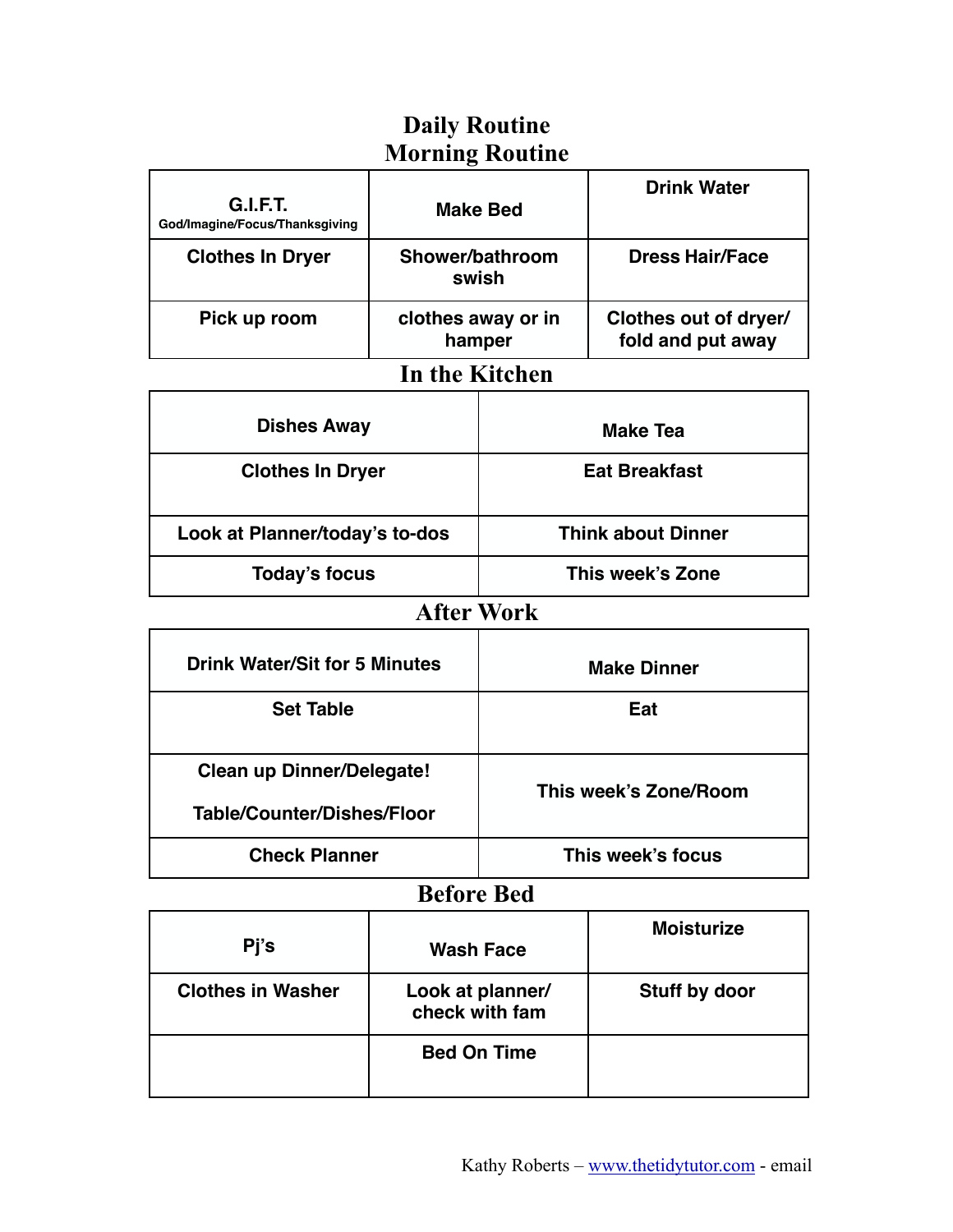## **Goals** (Example)

Exercise 3 x a week – Walk 2 x a week

Day 1 Day 2 Day 3 - Walk - walk

Work on book for at least 30 min daily

 $\mathcal{L}_\text{max}$  , and the contract of the contract of the contract of the contract of the contract of the contract of the contract of the contract of the contract of the contract of the contract of the contract of the contr

day1 day2 day3 day4 day5 day6 day7

 $\overline{\phantom{a}}$  ,  $\overline{\phantom{a}}$  ,  $\overline{\phantom{a}}$  ,  $\overline{\phantom{a}}$  ,  $\overline{\phantom{a}}$  ,  $\overline{\phantom{a}}$  ,  $\overline{\phantom{a}}$  ,  $\overline{\phantom{a}}$  ,  $\overline{\phantom{a}}$  ,  $\overline{\phantom{a}}$  ,  $\overline{\phantom{a}}$  ,  $\overline{\phantom{a}}$  ,  $\overline{\phantom{a}}$  ,  $\overline{\phantom{a}}$  ,  $\overline{\phantom{a}}$  ,  $\overline{\phantom{a}}$ 

Out one hour in on current course

Day  $1 \sim$  Day  $2 \sim$  Day  $3 \sim$  Day  $4 \sim$  Day  $5 \sim$  Day  $6 \sim$  Day  $7$ 

 $\mathcal{L}_\text{max}$  , and the contract of the contract of the contract of the contract of the contract of the contract of the contract of the contract of the contract of the contract of the contract of the contract of the contr

Meditate Daily

Day  $1 \sim$  Day  $2 \sim$  Day  $3 \sim$  Day  $4 \sim$  Day  $5 \sim$  Day  $6 \sim$  Day  $7$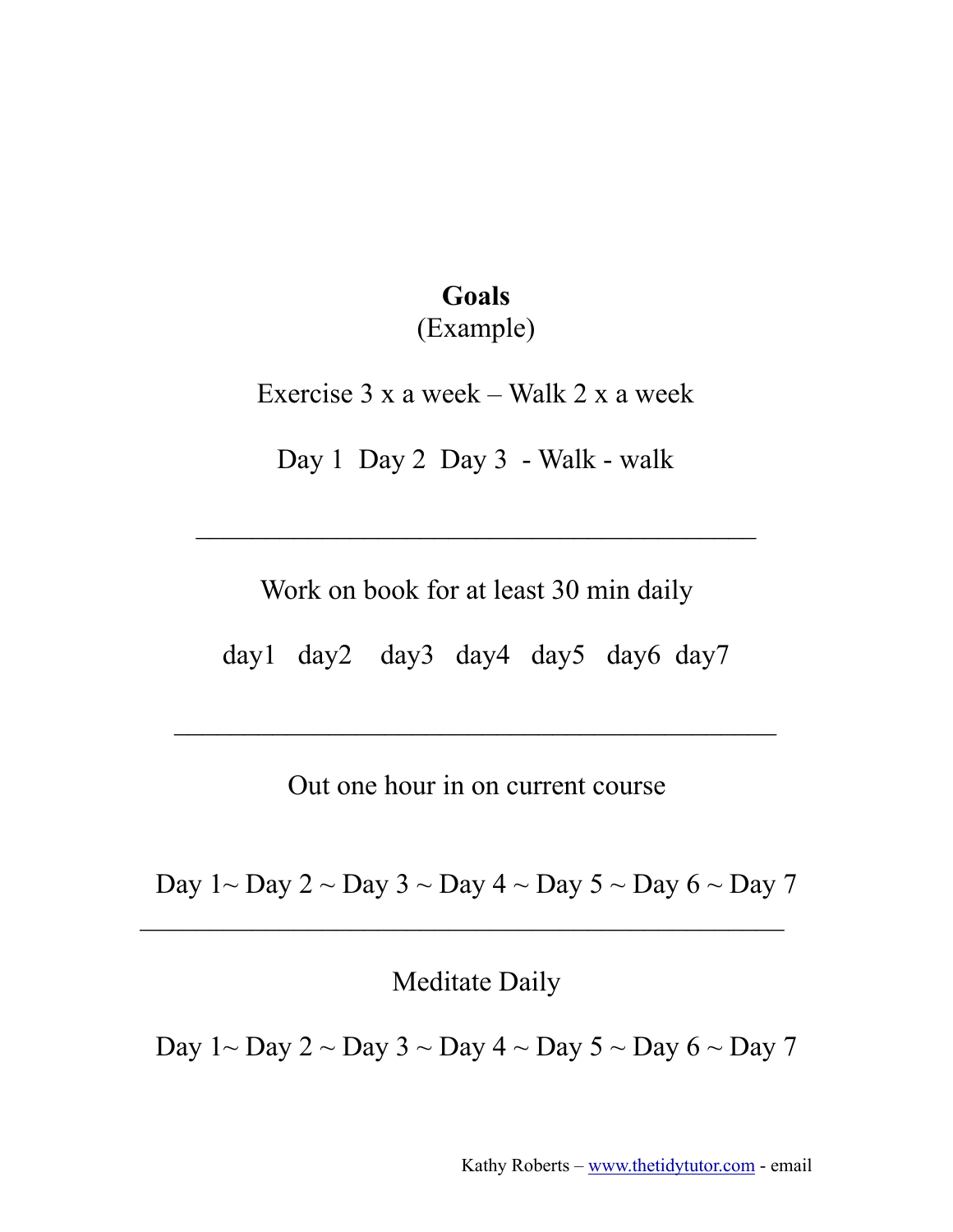**Crisis Clean**

### **Living room**

### 15 minutes  $\sim$  15 minutes  $\sim$  15 minutes

### **Kitchen**

**15 minutes**  $\sim$  **15 minutes**  $\sim$  **15 minutes** 

**Bathroom**

**15 minutes**  $\sim$  **15 minutes**  $\sim$  **15 minutes** 

**Repete till done :)**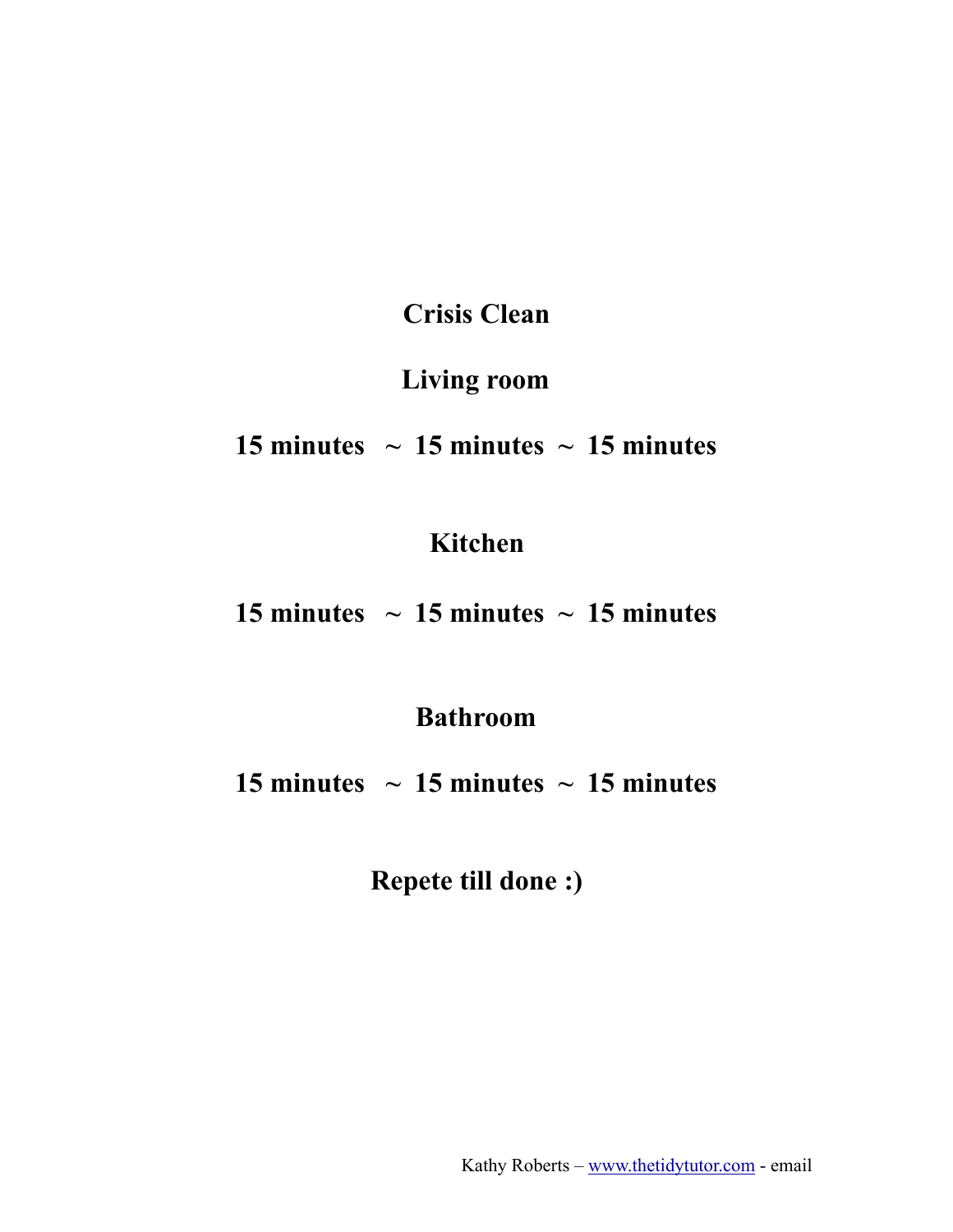## **Desk Day**

Check what's going on this week in planner

Prepare accordingly

Plan Menue / Make Grocery list

Get this months Cards and gifts

Mail / Papers

Pay Bills

## **Somethign specific to your life**

XXXXX

XXXXX

Organize Desk

Organize Computer files

Check office supply needs

Write Thank you cards

File receipts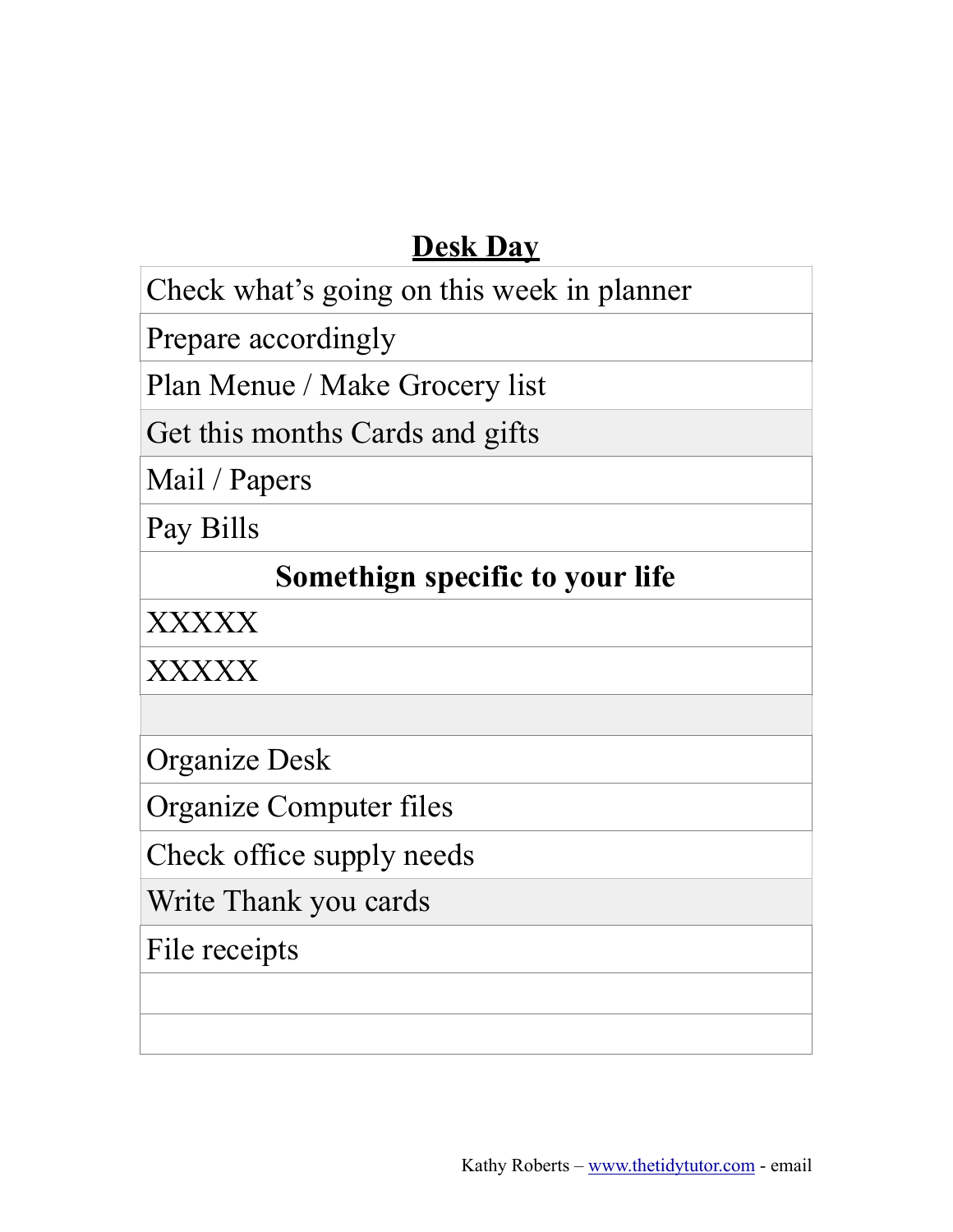## **Bedroom detail cleaning list**

| Cob Webs                                          | <b>High Places ledges</b>               |
|---------------------------------------------------|-----------------------------------------|
| Wash Walls                                        | Doors                                   |
| Pictures – glass/frames                           | Television                              |
| Entertainment devises                             | Knick Knacks                            |
| Cull magazines                                    | Surfaces –Dust/ polish                  |
| Furniture – Faces of –<br>surfaces                | Wood Work                               |
| <b>Baseboard</b>                                  | Inside anything $-$ drawers/<br>closets |
| Wash floor                                        | Window treatment                        |
| Light fixtures                                    | Wash Bedding                            |
| <b>Change Sheets</b>                              | <b>Shelves</b>                          |
| $\text{Closets} - \text{floor/shelves}$<br>dejunk | Under bed                               |
|                                                   |                                         |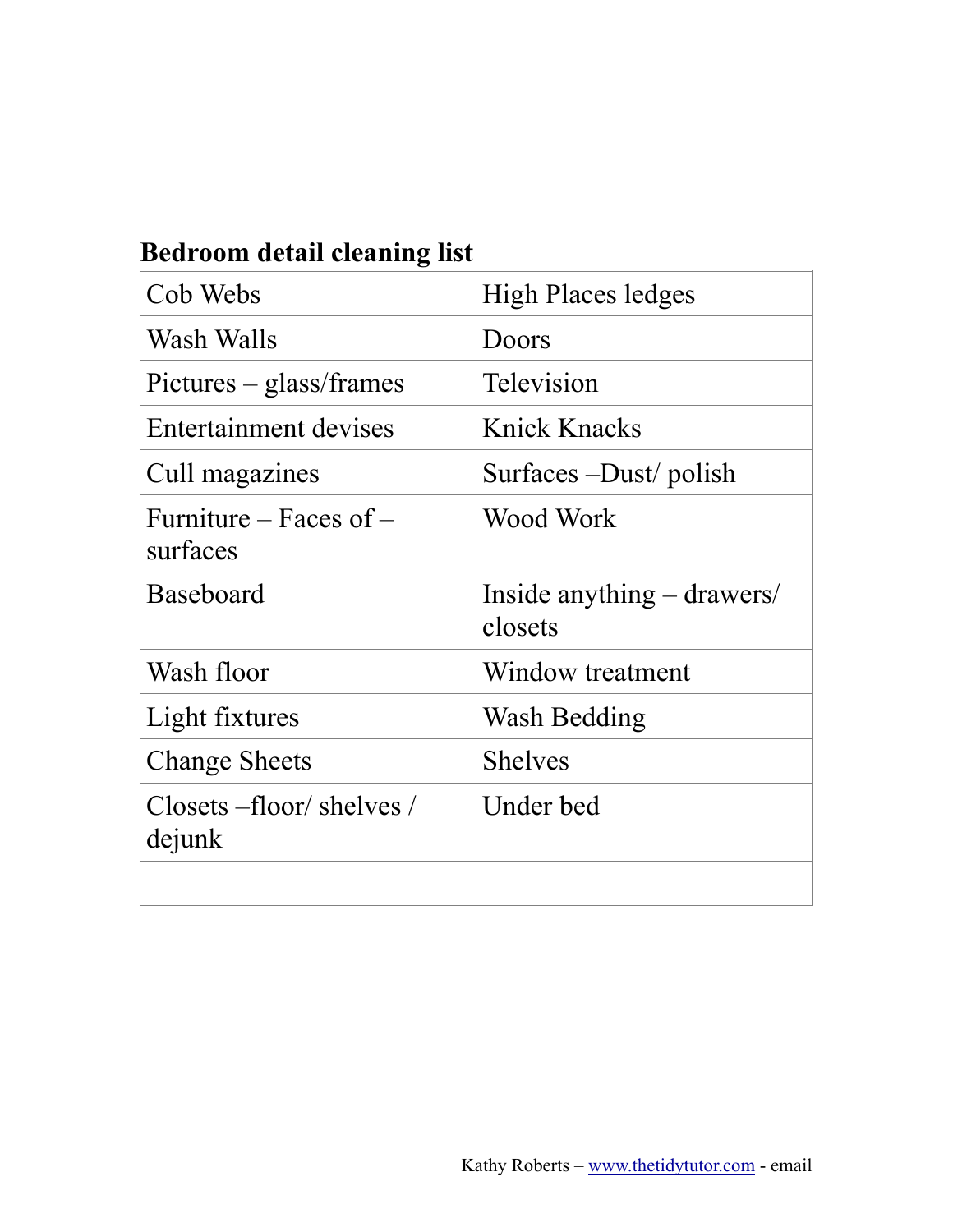## **Kitchen Detail Cleaning list**

| High places / ledges                     | Cob Webs                                     |
|------------------------------------------|----------------------------------------------|
| Wash Walls                               | Garbage Container                            |
| Window sills                             | Windows                                      |
| Counter top                              | Appliances on counters                       |
| Table – Top/Legs/ Chairs                 | Wood Work                                    |
| Base board heating                       | Stove Top/knobs                              |
| Faces of – Cabinets/Top<br><b>Bottom</b> | Faces of – Oven                              |
| Dish washer                              | Cook Top                                     |
| Drawers                                  | Fridge – Inside/Outside /<br>Top/ Underneath |
| Inside Cabinets                          | Pantry                                       |
| Wash Floor                               | Light fixtures                               |
| Countertop appliances                    |                                              |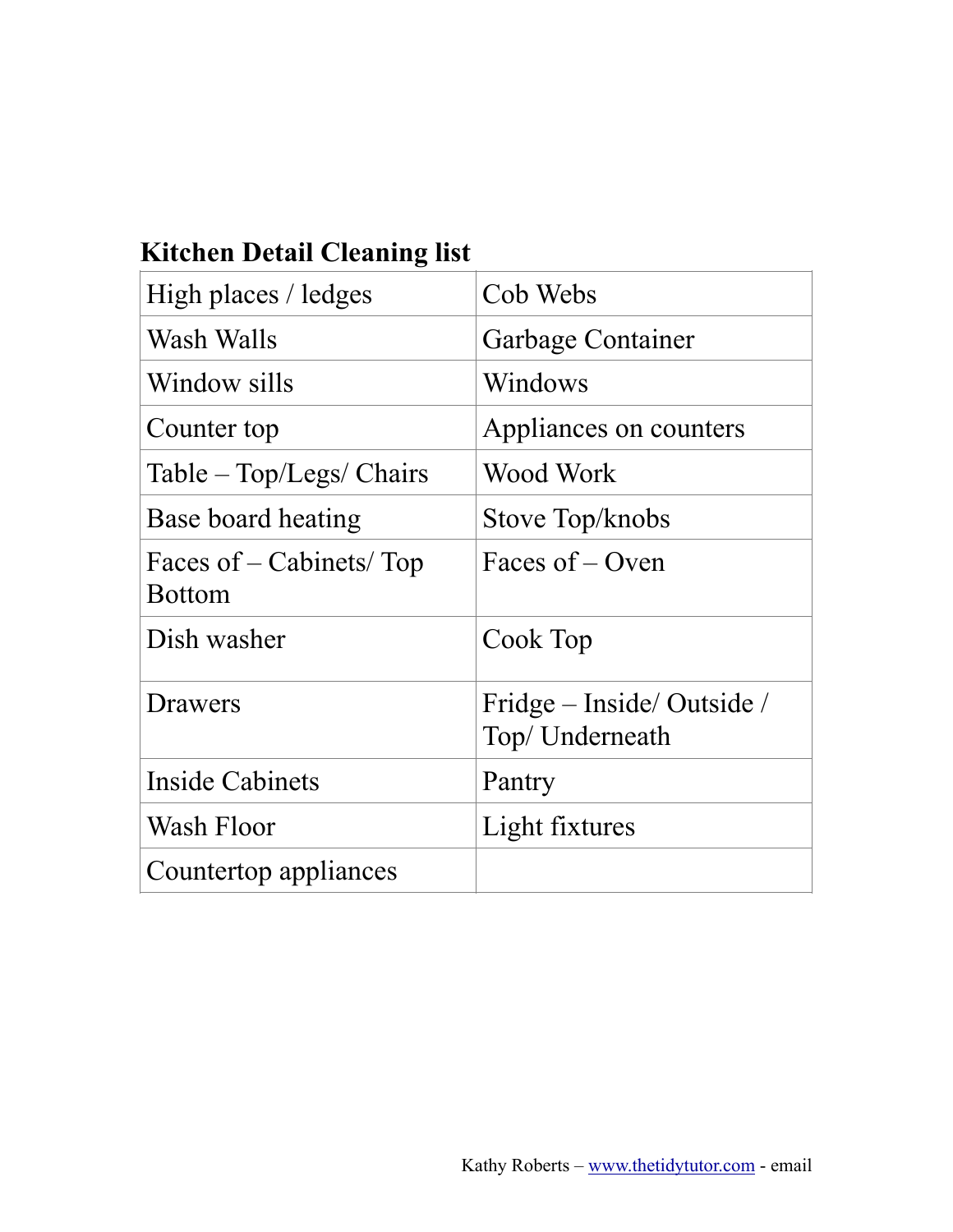## **Family room**

| Cob Webs                     | <b>High Places ledges</b> |
|------------------------------|---------------------------|
| Wash Walls                   | Pictures – glass/frames   |
| <b>Television</b>            | <b>TV Shelves</b>         |
| <b>Entertainment devises</b> | Knick Knacks              |
| Fire Place                   | Surfaces –Dust/polish/    |
| Furniture – Faces of         | Wood Work                 |
| Base board heat              | Inside anything           |
| Wash floor                   | Shampoo rug (yearly)      |
| Light Fixture                | Window sills/windows      |
| Ceiling Fan                  | Vacuume                   |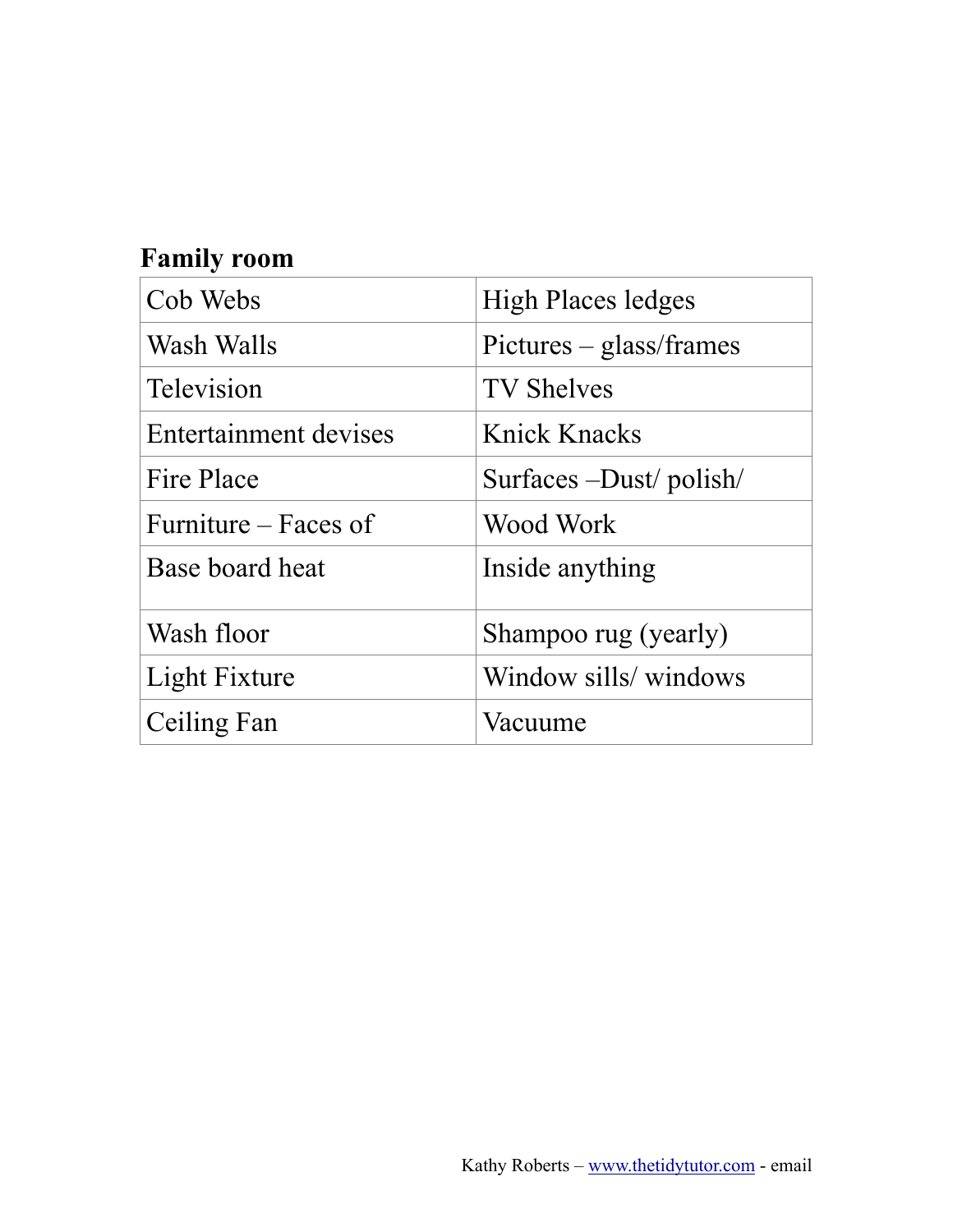## **Bathroom**

| Cob webs               | <b>High Places/Ledges</b> |
|------------------------|---------------------------|
| <b>Light Fixtures</b>  | Mirror                    |
| Window / Window sill   | Door                      |
| <b>Switch Plate</b>    | Toilet                    |
| Bath tub               | Shower                    |
| <b>Sinks</b>           | <b>Baseboard Heat</b>     |
| <b>Bathroom Closet</b> | Drawers                   |
| Wash Floor             | Wash Throw rugs           |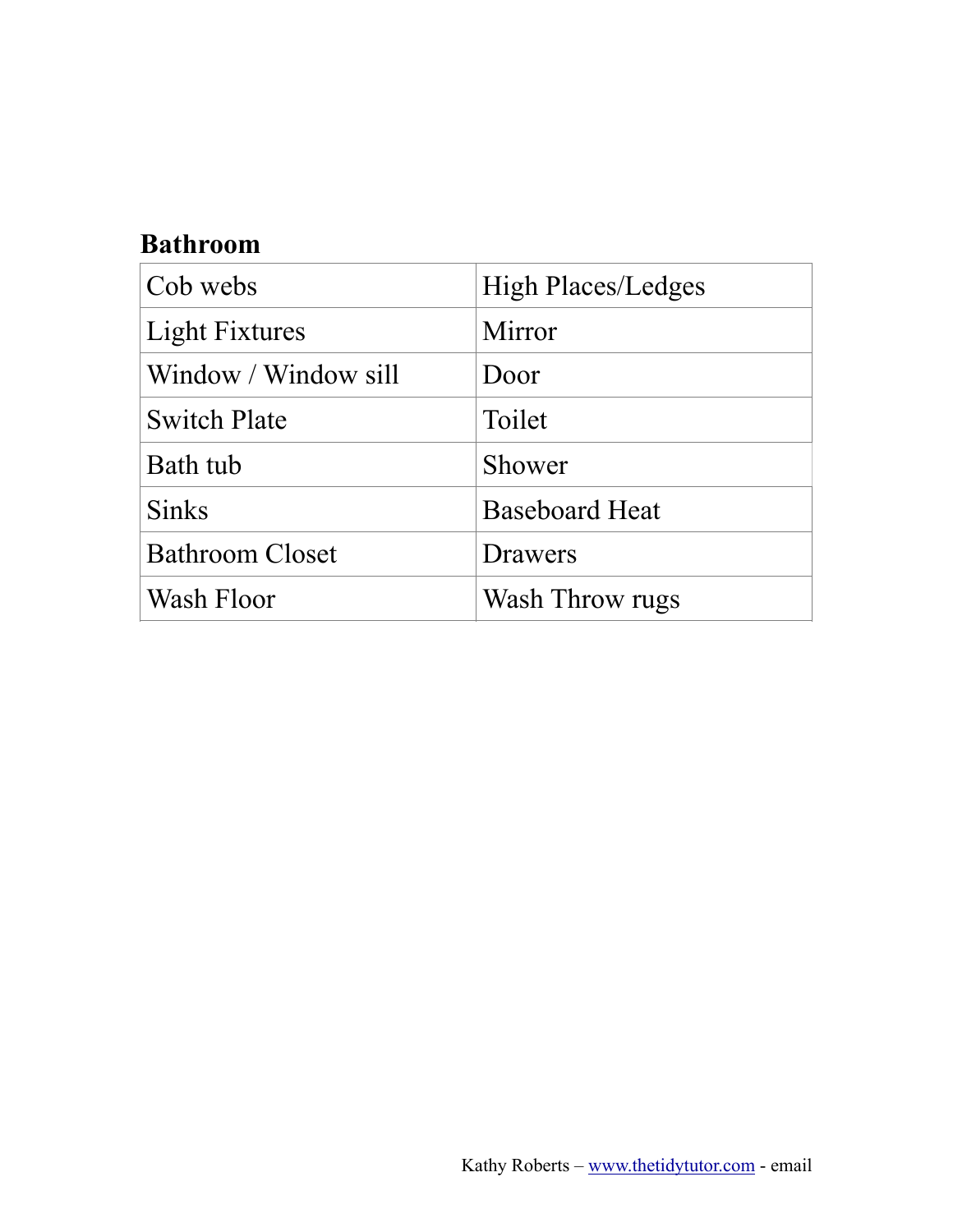## **Foyer/Entrance way**

| Cob Webs                | <b>High Places ledges</b>   |
|-------------------------|-----------------------------|
| Wash Walls              | Doors                       |
| Pictures – glass/frames | Knick Knacks                |
| Wood Work               | Table and Cabinet (dust)    |
| Light Fixture           | Inside anything $-$ drawers |
| Light switch place      | Shake throw rug             |
| Wash Floor              |                             |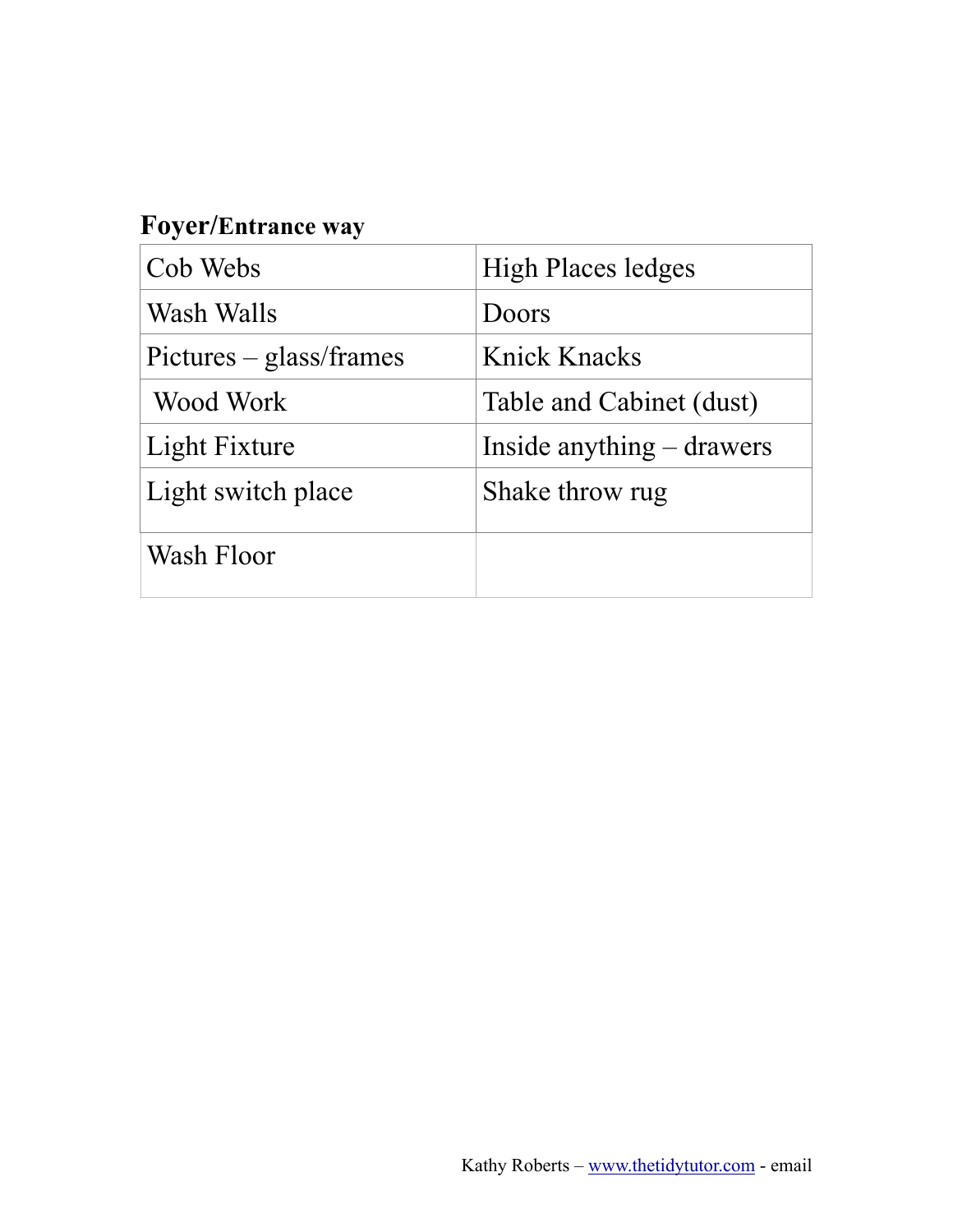## **Dining Room**

| High places / ledges                    | Cob Webs                 |
|-----------------------------------------|--------------------------|
| Wash Walls                              | Knick Knacks             |
| Doors                                   | <b>Shelves</b>           |
| Windows                                 | Window sills             |
| Wood Work                               | Chandelier               |
| China Closet – inside                   | Table – Top/Legs/ Chairs |
| $China Closed - Dust -$<br>Windex glass | <b>Baseboard heater</b>  |
| Drawers                                 | Inside the Buffet table  |
| Wash Floor                              | Surfaces – Dust/Polish   |
|                                         | Pictures – frames/ glass |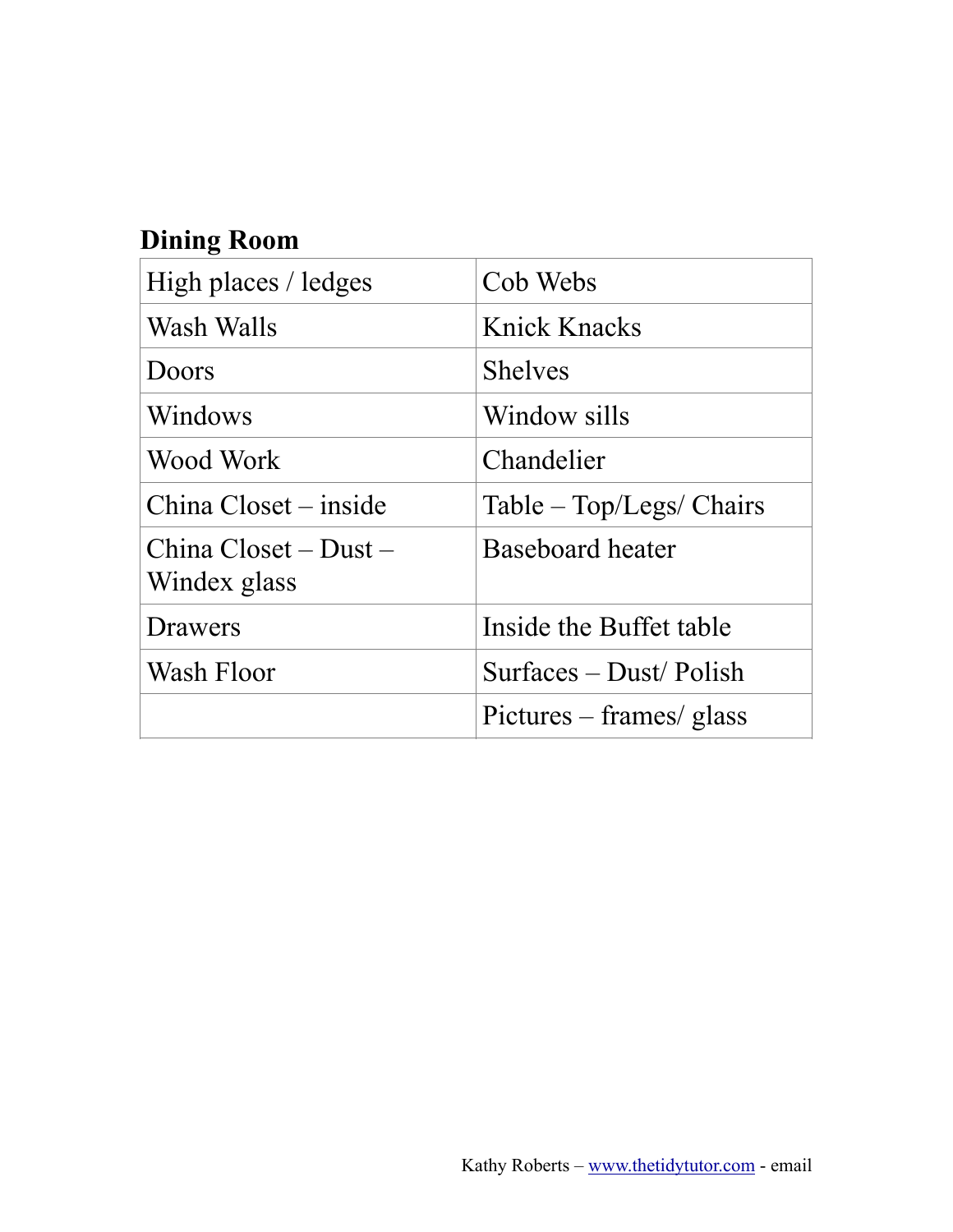### **Office**

| High places / ledges | Cob Webs                           |
|----------------------|------------------------------------|
| Wash Walls           | Knick Knacks                       |
| Doors                | <b>Shelves</b>                     |
| Windows              | Window sills                       |
| Wood Work            | Desk top                           |
| Keyboard             | Computer screen                    |
| Wash Floor           | Pictures-frames/glass              |
| Closet               | Other surfaces $-$ Dust/<br>Polish |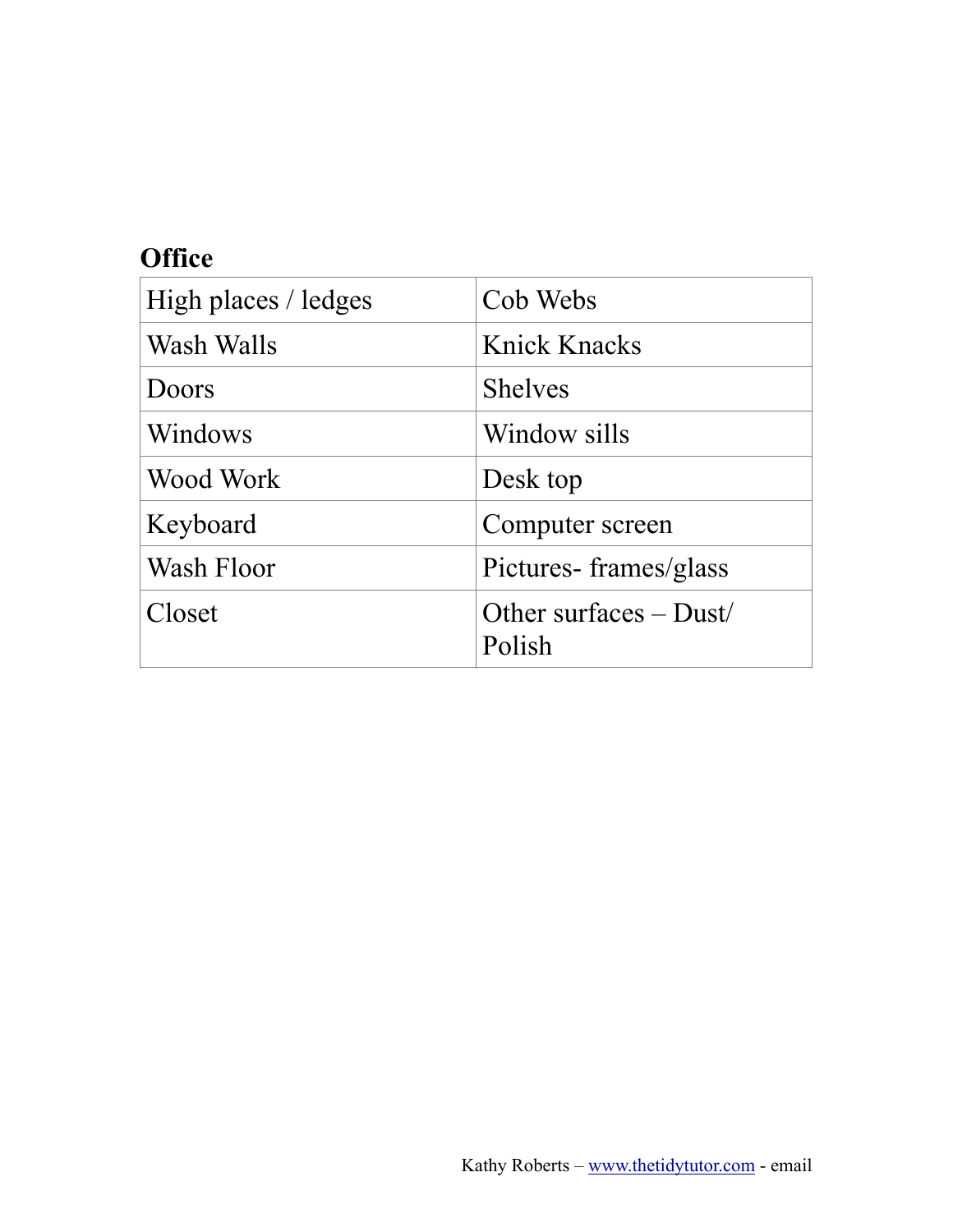| January      | February |
|--------------|----------|
|              |          |
|              |          |
|              |          |
|              |          |
|              |          |
|              |          |
|              |          |
|              |          |
|              |          |
|              |          |
|              |          |
|              |          |
| <b>March</b> | April    |
|              |          |
|              |          |
|              |          |
|              |          |
|              |          |
|              |          |
|              |          |

#### **Dates to Remember**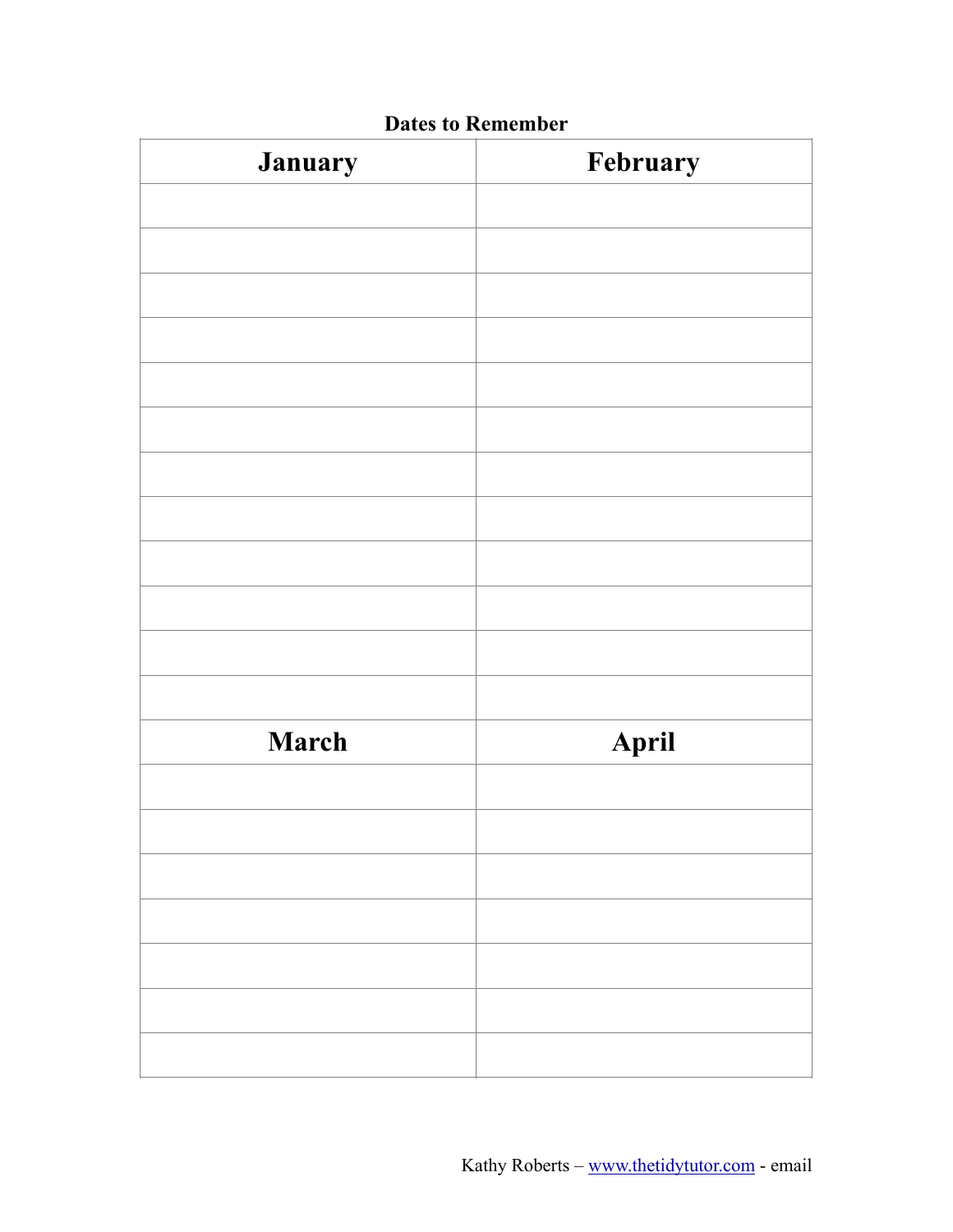| <b>May</b> | June          |
|------------|---------------|
|            |               |
|            |               |
|            |               |
|            |               |
|            |               |
|            |               |
|            |               |
|            |               |
|            |               |
| July       | <b>August</b> |
|            |               |
|            |               |
|            |               |
|            |               |
|            |               |
|            |               |
|            |               |
|            |               |
|            |               |
|            |               |

#### **Dates to remember**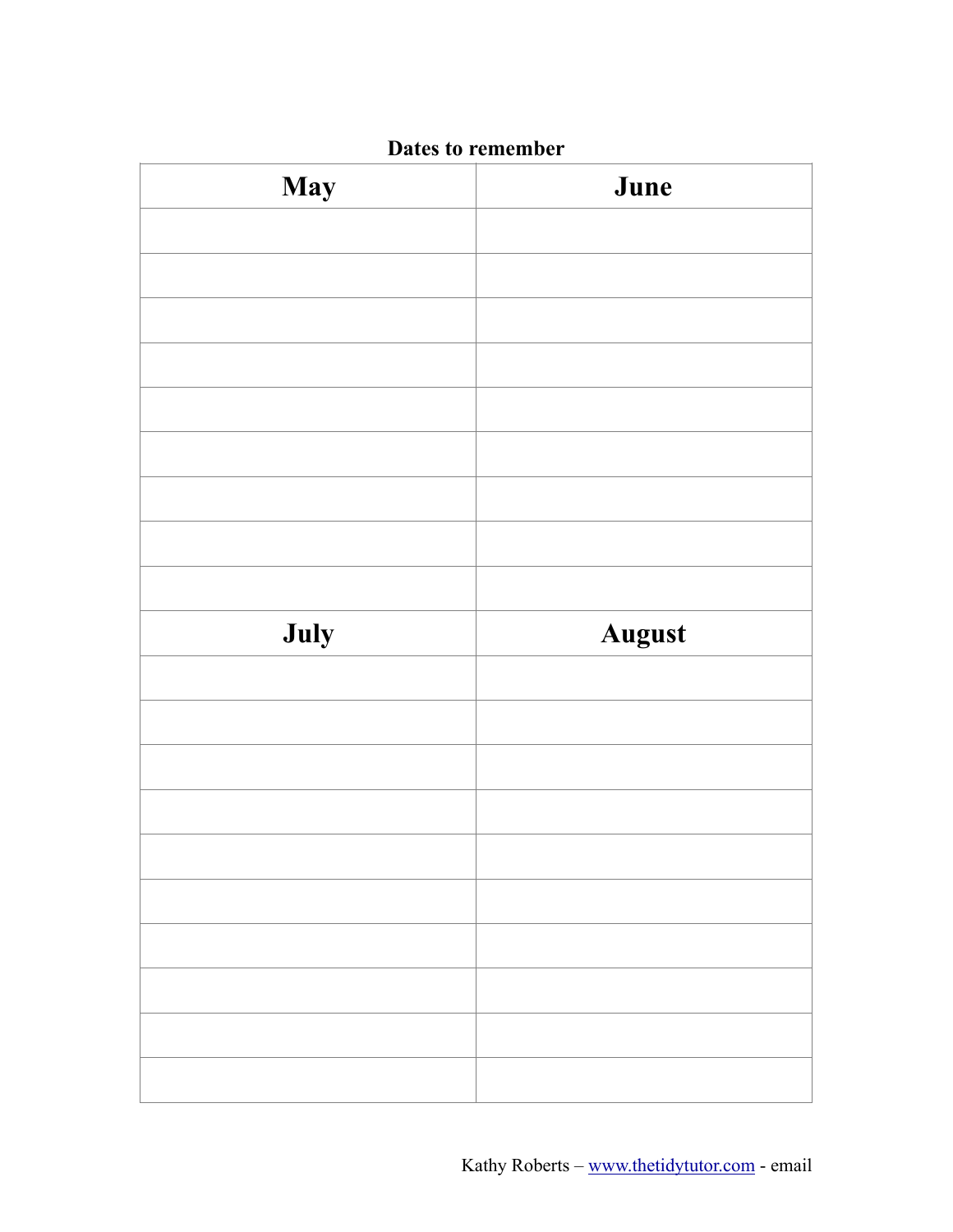| September | October         |
|-----------|-----------------|
|           |                 |
|           |                 |
|           |                 |
|           |                 |
|           |                 |
|           |                 |
|           |                 |
|           |                 |
| November  | <b>December</b> |
|           |                 |
|           |                 |
|           |                 |
|           |                 |
|           |                 |
|           |                 |
|           |                 |
|           |                 |
|           |                 |
|           |                 |
|           |                 |

#### **Dates to remember**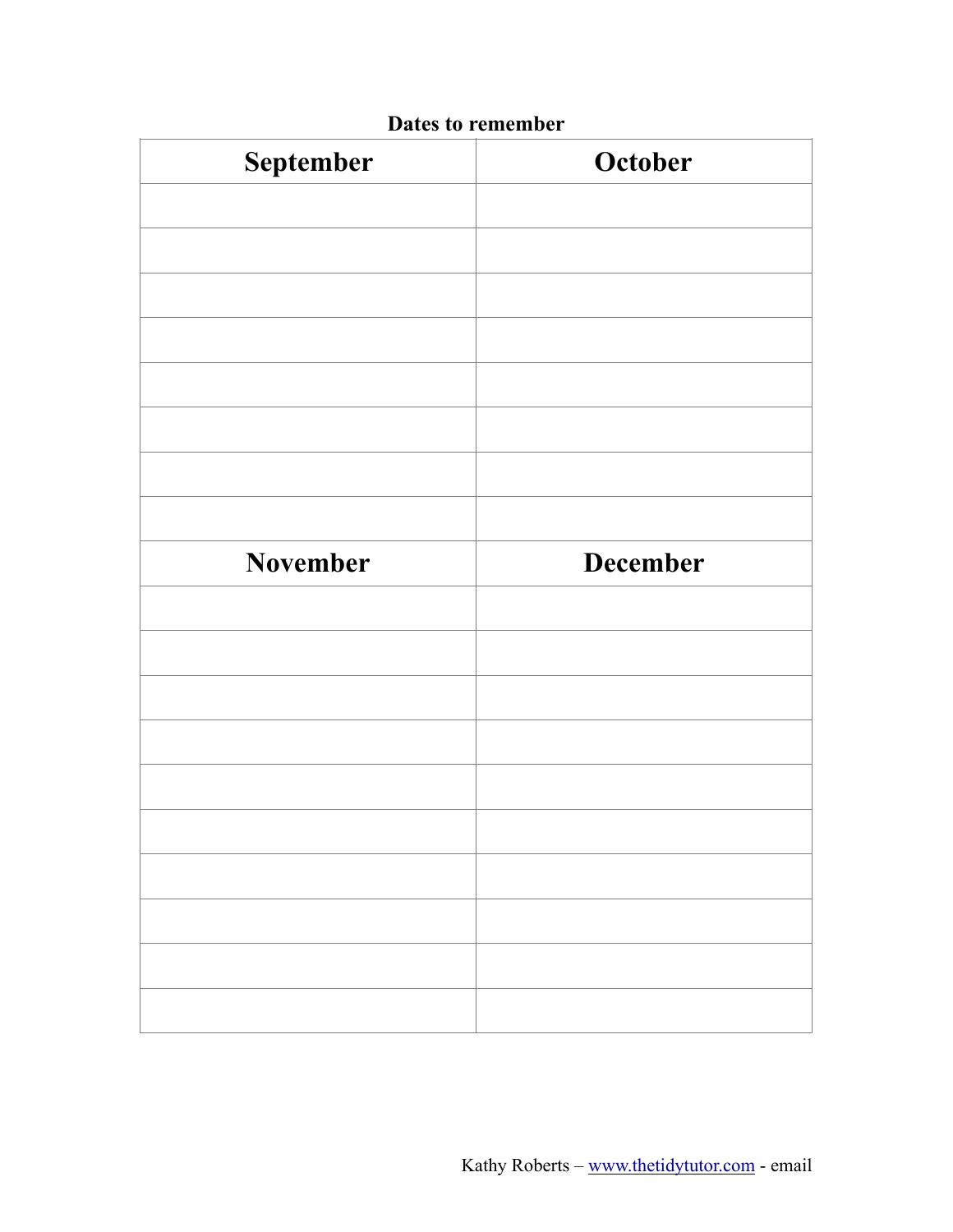### **Meal Plan/Grocery list**

| <b>Breakfast</b>    | Lunch | <b>Dinner</b> | <b>Snacks</b> |
|---------------------|-------|---------------|---------------|
|                     |       |               |               |
|                     |       |               |               |
|                     |       |               |               |
|                     |       |               |               |
|                     |       |               |               |
|                     |       |               |               |
|                     |       |               |               |
| Fruit & Vet   Other |       | Other cont.   | <b>Meat</b>   |
|                     |       |               |               |
|                     |       |               |               |
|                     |       |               |               |
|                     |       |               |               |
|                     |       |               |               |
|                     |       |               |               |
| Frozen              |       | Dairy         | Non food      |
|                     |       |               |               |
|                     |       |               |               |
|                     |       |               |               |
|                     |       |               |               |
|                     |       |               |               |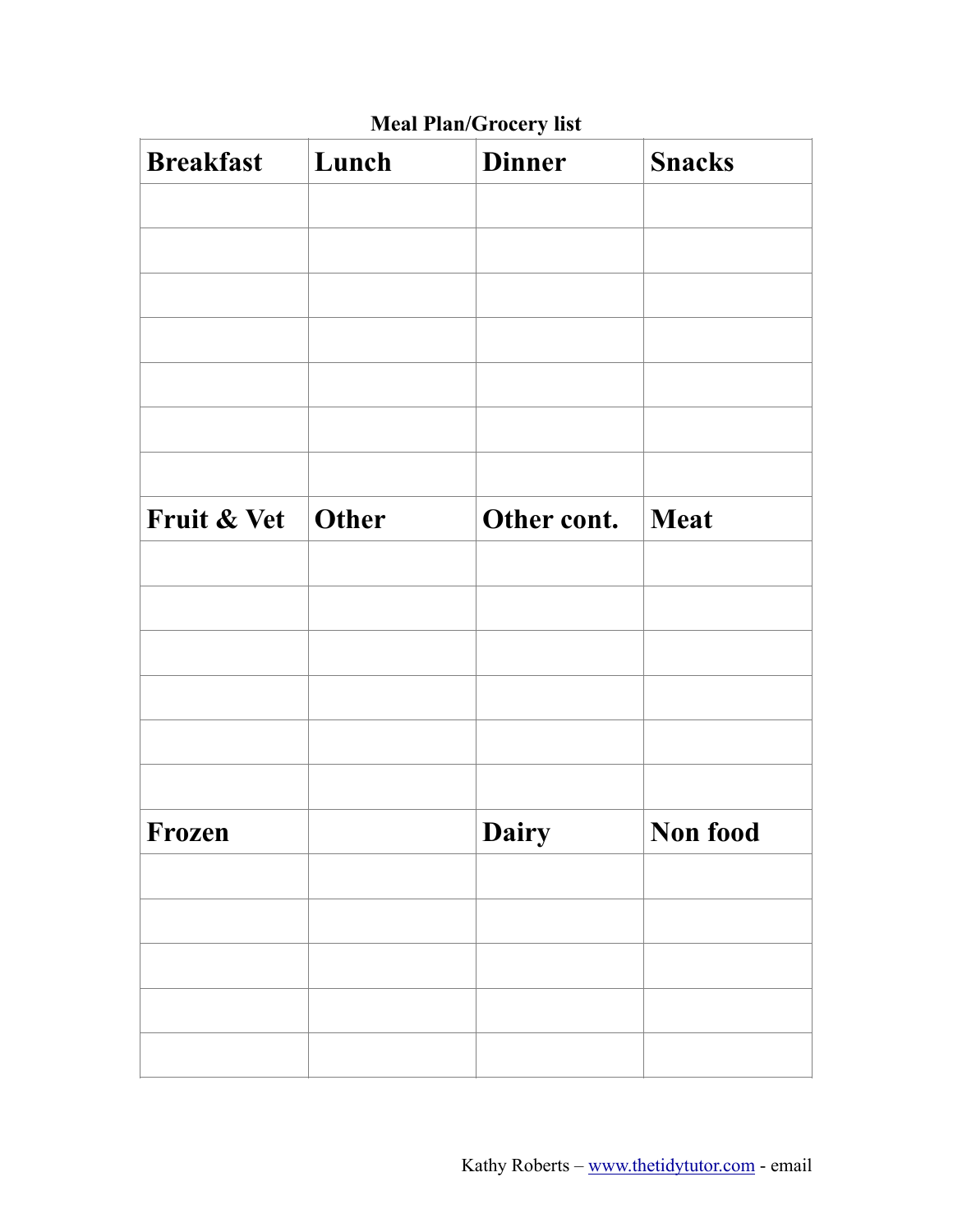| Name -       |
|--------------|
| Address -    |
| Additional - |
| Name -       |
| Address -    |
| Additional - |
| Name -       |
| Address -    |
| Additional - |
| Name -       |
| Address -    |
| Additional - |
| Name -       |
| Address -    |
| Additional - |
| Name -       |
| Address -    |
| Additional - |
| Name -       |
| Address -    |
| Additional - |
| Name -       |
| Address -    |
|              |